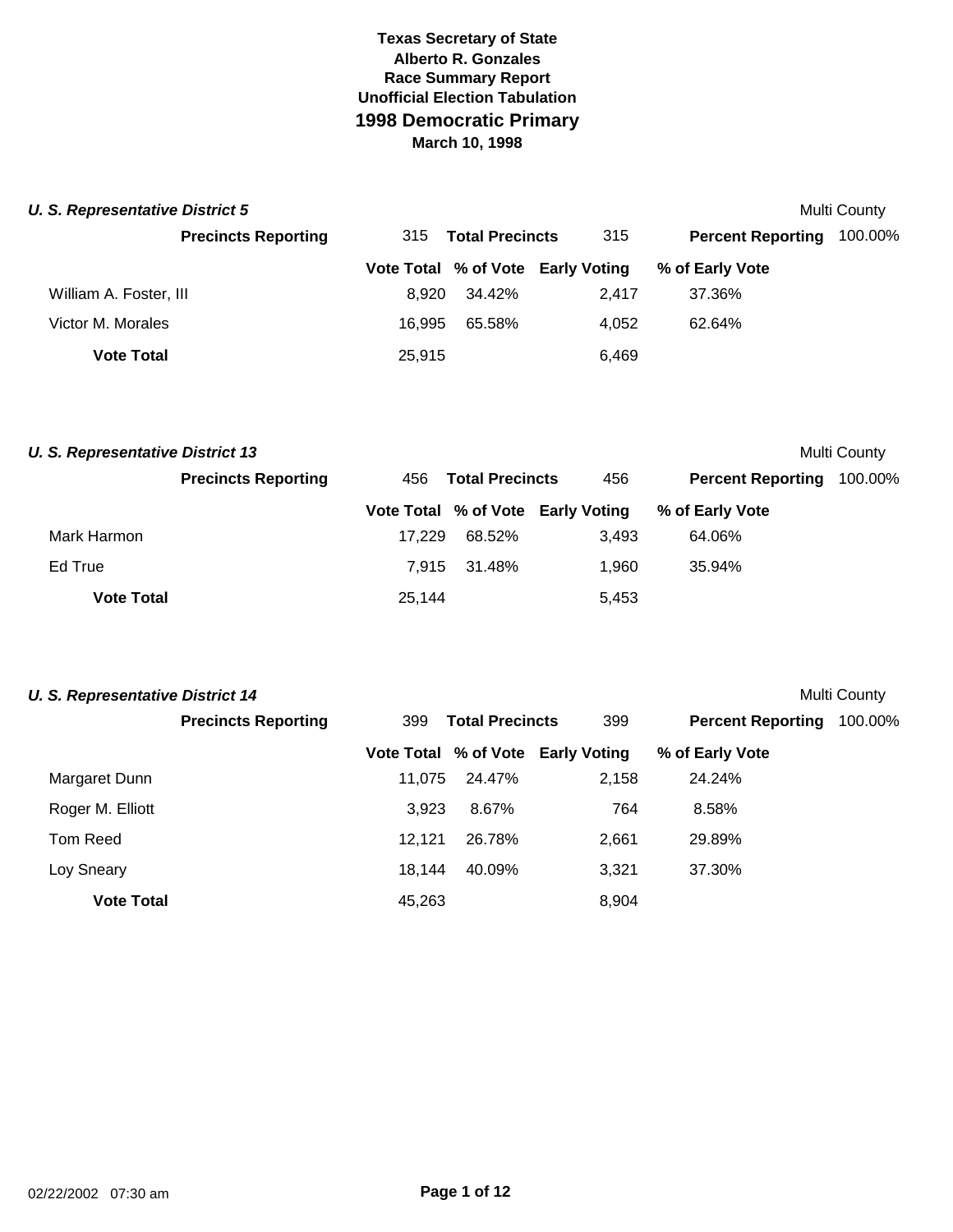#### **U. S. Representative District 20** Single County

| <b>Precincts Reporting</b>   | 271    | <b>Total Precincts</b> | 271                               | <b>Percent Reporting</b> | 100.00% |
|------------------------------|--------|------------------------|-----------------------------------|--------------------------|---------|
|                              |        |                        | Vote Total % of Vote Early Voting | % of Early Vote          |         |
| Maria Antonietta Berriozabal | 4,809  | 22.29%                 | 1,676                             | 23.22%                   |         |
| Armando Falcon               | 1,572  | 7.29%                  | 513                               | 7.11%                    |         |
| <b>Richard Garcia</b>        | 344    | 1.59%                  | 114                               | 1.58%                    |         |
| Charlie Gonzalez             | 9.481  | 43.95%                 | 3,117                             | 43.18%                   |         |
| Christine Hernandez          | 2.730  | 12.65%                 | 855                               | 11.85%                   |         |
| <b>Walter Martinez</b>       | 2,108  | 9.77%                  | 710                               | 9.84%                    |         |
| Steve Walker                 | 529    | 2.45%                  | 233                               | 3.23%                    |         |
| <b>Vote Total</b>            | 21.573 |                        | 7,218                             |                          |         |

| Multi County<br><b>U. S. Representative District 23</b> |        |                        |                                   |                          |         |  |  |
|---------------------------------------------------------|--------|------------------------|-----------------------------------|--------------------------|---------|--|--|
| <b>Precincts Reporting</b>                              | 373    | <b>Total Precincts</b> |                                   | <b>Percent Reporting</b> | 100.00% |  |  |
|                                                         |        |                        | Vote Total % of Vote Early Voting | % of Early Vote          |         |  |  |
| Charlie Urbina Jones                                    | 20,899 | 45.26%                 | 9.887                             | 46.26%                   |         |  |  |
| Allen Rindfuss                                          | 5.277  | 11.43%                 | 2.407                             | 11.26%                   |         |  |  |
| Joseph P. (Joe) Sullivan                                | 19.997 | 43.31%                 | 9.077                             | 42.47%                   |         |  |  |
| <b>Vote Total</b>                                       | 46,173 |                        | 21,371                            |                          |         |  |  |

| U. S. Representative District 28<br>Multi County |                               |        |                                   |                          |         |  |  |
|--------------------------------------------------|-------------------------------|--------|-----------------------------------|--------------------------|---------|--|--|
| <b>Precincts Reporting</b>                       | <b>Total Precincts</b><br>347 |        | 347                               | <b>Percent Reporting</b> | 100.00% |  |  |
|                                                  |                               |        | Vote Total % of Vote Early Voting | % of Early Vote          |         |  |  |
| Lauro A. Bustamante                              | 4.762                         | 12.81% | 1.571                             | 12.23%                   |         |  |  |
| Oscar H. Flores                                  | 4.204                         | 11.31% | 1.415                             | 11.02%                   |         |  |  |
| Ciro D. Rodriguez - Incumbent                    | 28.194                        | 75.87% | 9.855                             | 76.75%                   |         |  |  |
| <b>Vote Total</b>                                | 37.160                        |        | 12.841                            |                          |         |  |  |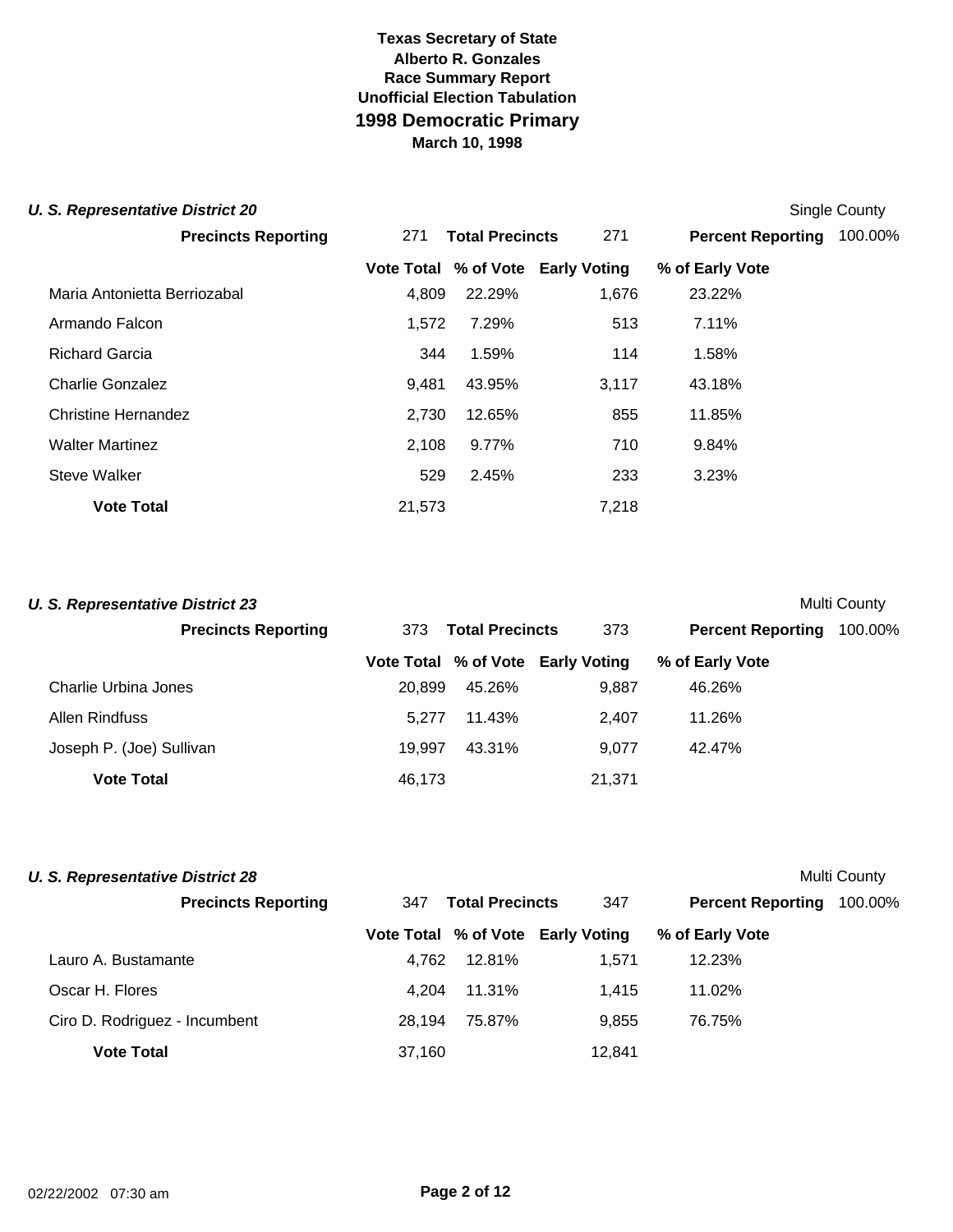*Governor*

|                   | <b>Precincts Reporting</b> | 8.388       | <b>Total Precincts</b> | 8,388                             | <b>Percent Reporting 100.00%</b>      |  |
|-------------------|----------------------------|-------------|------------------------|-----------------------------------|---------------------------------------|--|
|                   |                            |             |                        | Vote Total % of Vote Early Voting | % of Early Vote                       |  |
| Garry Mauro       |                            |             | 485,678 100.00%        | 139.487                           | 100.00%                               |  |
| <b>Vote Total</b> |                            | 485,678     |                        |                                   | 139,487 Voter Registration 11,159,845 |  |
|                   |                            | % VR Voting | 4.35%                  |                                   | % Voting Early 1.25%                  |  |

#### *Lieutenant Governor*

|                   | <b>Precincts Reporting</b> | <b>Total Precincts</b><br>8.388 |                 | 8,388                             | Percent Reporting 100.00%             |  |
|-------------------|----------------------------|---------------------------------|-----------------|-----------------------------------|---------------------------------------|--|
|                   |                            |                                 |                 | Vote Total % of Vote Early Voting | % of Early Vote                       |  |
| John Sharp        |                            |                                 | 504.110 100.00% | 144.725                           | 100.00%                               |  |
| <b>Vote Total</b> |                            | 504.110                         |                 |                                   | 144,725 Voter Registration 11,159,845 |  |
|                   |                            | % VR Voting 4.52%               |                 |                                   | % Voting Early 1.30%                  |  |

#### *Attorney General*

|                      | <b>Precincts Reporting</b> | 8.388<br><b>Total Precincts</b> |        | 8,388                             | <b>Percent Reporting</b>              | 100.00% |
|----------------------|----------------------------|---------------------------------|--------|-----------------------------------|---------------------------------------|---------|
|                      |                            |                                 |        | Vote Total % of Vote Early Voting | % of Early Vote                       |         |
| Gene Kelly           |                            | 88.945                          | 13.43% | 23.527                            | 12.75%                                |         |
| Jim Mattox           |                            | 452.784                         | 68.38% | 126.737                           | 68.70%                                |         |
| Morris L. Overstreet |                            | 120.465                         | 18.19% | 34.214                            | 18.55%                                |         |
| <b>Vote Total</b>    |                            | 662.194                         |        |                                   | 184,478 Voter Registration 11,159,845 |         |
|                      | % VR Voting                |                                 | 5.93%  |                                   | % Voting Early                        | 1.65%   |

#### *Comptroller of Public Accounts*

|                   | <b>Precincts Reporting</b> | 8.388             | <b>Total Precincts</b> | 8.388                             |                                       | Percent Reporting 100.00% |
|-------------------|----------------------------|-------------------|------------------------|-----------------------------------|---------------------------------------|---------------------------|
|                   |                            |                   |                        | Vote Total % of Vote Early Voting | % of Early Vote                       |                           |
| Paul Hobby        |                            | 472.027           | 100.00%                | 134.988                           | 100.00%                               |                           |
| <b>Vote Total</b> |                            | 472.027           |                        |                                   | 134,988 Voter Registration 11,159,845 |                           |
|                   |                            | % VR Voting 4.23% |                        |                                   |                                       | % Voting Early 1.21%      |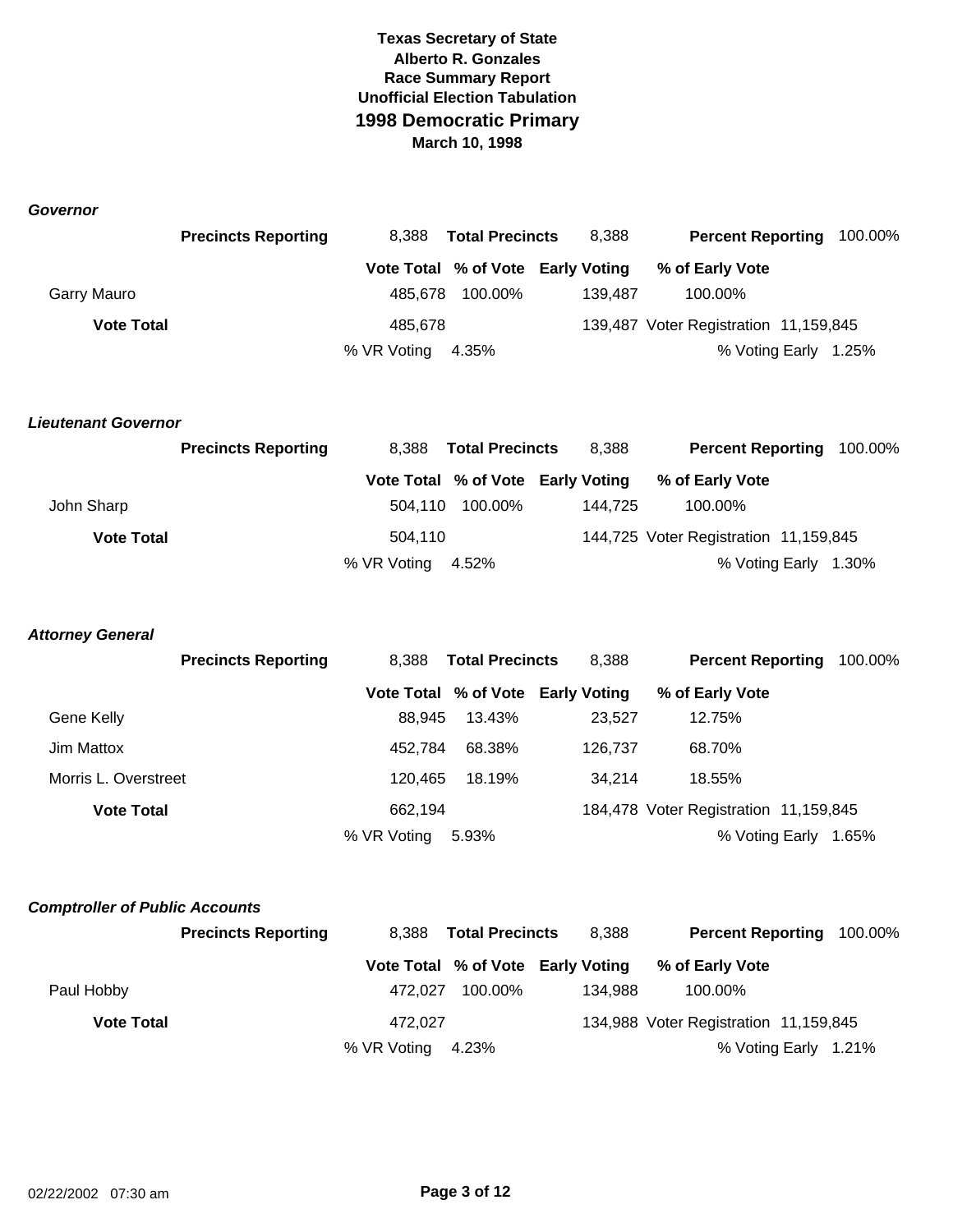|                        | <b>Commissioner of the General Land Office</b> |             |                        |                                   |                                       |                      |  |
|------------------------|------------------------------------------------|-------------|------------------------|-----------------------------------|---------------------------------------|----------------------|--|
|                        | <b>Precincts Reporting</b>                     | 8.388       | <b>Total Precincts</b> | 8,388                             | <b>Percent Reporting</b>              | 100.00%              |  |
|                        |                                                |             |                        | Vote Total % of Vote Early Voting | % of Early Vote                       |                      |  |
| <b>Richard Raymond</b> |                                                | 471.423     | 100.00%                | 134.650                           | 100.00%                               |                      |  |
| <b>Vote Total</b>      |                                                | 471.423     |                        |                                   | 134,650 Voter Registration 11,159,845 |                      |  |
|                        |                                                | % VR Voting | 4.22%                  |                                   |                                       | % Voting Early 1.21% |  |

#### *Commissioner of Agriculture*

|                       | <b>Precincts Reporting</b> | <b>Total Precincts</b><br>8.388 |        | 8,388                             | Percent Reporting 100.00%             |  |
|-----------------------|----------------------------|---------------------------------|--------|-----------------------------------|---------------------------------------|--|
|                       |                            |                                 |        | Vote Total % of Vote Early Voting | % of Early Vote                       |  |
| Ernesto L. De Leon    |                            | 247.585                         | 40.97% | 75.547                            | 44.96%                                |  |
| L.P. (Pete) Patterson |                            | 356.657                         | 59.03% | 92.467                            | 55.04%                                |  |
| <b>Vote Total</b>     |                            | 604.242                         |        |                                   | 168,014 Voter Registration 11,159,845 |  |
|                       |                            | % VR Voting 5.41%               |        |                                   | % Voting Early 1.51%                  |  |

#### *Railroad Commissioner*

|                   | <b>Precincts Reporting</b> | 8.388       | <b>Total Precincts</b> | 8,388                             | <b>Percent Reporting</b>              | 100.00% |
|-------------------|----------------------------|-------------|------------------------|-----------------------------------|---------------------------------------|---------|
|                   |                            |             |                        | Vote Total % of Vote Early Voting | % of Early Vote                       |         |
| Gary Dugger       |                            | 209.765     | 36.79%                 | 58.336                            | 37.11%                                |         |
| Joe B. Henderson  |                            | 360.419     | 63.21%                 | 98.865                            | 62.89%                                |         |
| <b>Vote Total</b> |                            | 570.184     |                        |                                   | 157,201 Voter Registration 11,159,845 |         |
|                   |                            | % VR Voting | 5.11%                  |                                   | % Voting Early 1.41%                  |         |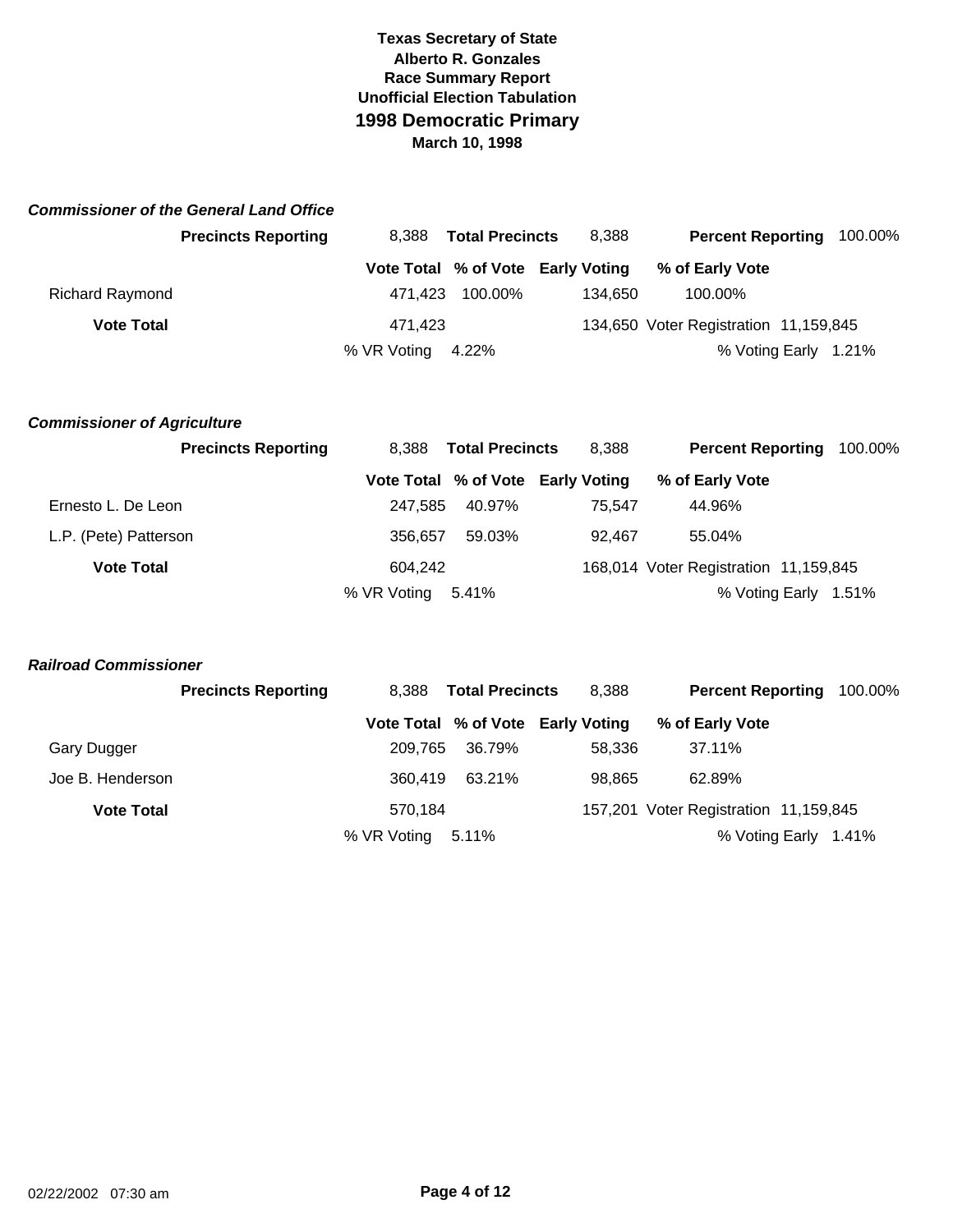| <b>Member, State Board of Education, District 2</b> |        |                        |                                   |                          | Multi County |
|-----------------------------------------------------|--------|------------------------|-----------------------------------|--------------------------|--------------|
| <b>Precincts Reporting</b>                          | 452    | <b>Total Precincts</b> | 452                               | <b>Percent Reporting</b> | 100.00%      |
|                                                     |        |                        | Vote Total % of Vote Early Voting | % of Early Vote          |              |
| Mary Helen Berlanga - Incumbent                     | 51.749 | 62.90%                 | 15.000                            | 62.36%                   |              |
| Simon O. Calvillo                                   | 11.030 | 13.41%                 | 3,333                             | 13.86%                   |              |
| Jose E. Esparza (Sparky)                            | 19.499 | 23.70%                 | 5.721                             | 23.78%                   |              |
| <b>Vote Total</b>                                   | 82.278 |                        | 24,054                            |                          |              |

| <b>State Representative District 3</b> |                            |       |                        |                                   |                          | <b>Multi County</b> |
|----------------------------------------|----------------------------|-------|------------------------|-----------------------------------|--------------------------|---------------------|
|                                        | <b>Precincts Reporting</b> | 94    | <b>Total Precincts</b> | 94                                | <b>Percent Reporting</b> | 100.00%             |
|                                        |                            |       |                        | Vote Total % of Vote Early Voting | % of Early Vote          |                     |
| B. D. Blount                           |                            | 3.070 | 32.74%                 | 480                               | 28.74%                   |                     |
| Mark Homer                             |                            | 6.306 | 67.26%                 | 1.190                             | 71.26%                   |                     |
| <b>Vote Total</b>                      |                            | 9,376 |                        | 1,670                             |                          |                     |

| <b>State Representative District 18</b> |                            |        |                        |                                   |                          | Multi County |
|-----------------------------------------|----------------------------|--------|------------------------|-----------------------------------|--------------------------|--------------|
|                                         | <b>Precincts Reporting</b> | 68     | <b>Total Precincts</b> | 68                                | <b>Percent Reporting</b> | 100.00%      |
|                                         |                            |        |                        | Vote Total % of Vote Early Voting | % of Early Vote          |              |
| Dan Ellis                               |                            | 6.162  | 50.05%                 | 1.411                             | 53.57%                   |              |
| John Gaines                             |                            | 6.150  | 49.95%                 | 1.223                             | 46.43%                   |              |
| <b>Vote Total</b>                       |                            | 12,312 |                        | 2,634                             |                          |              |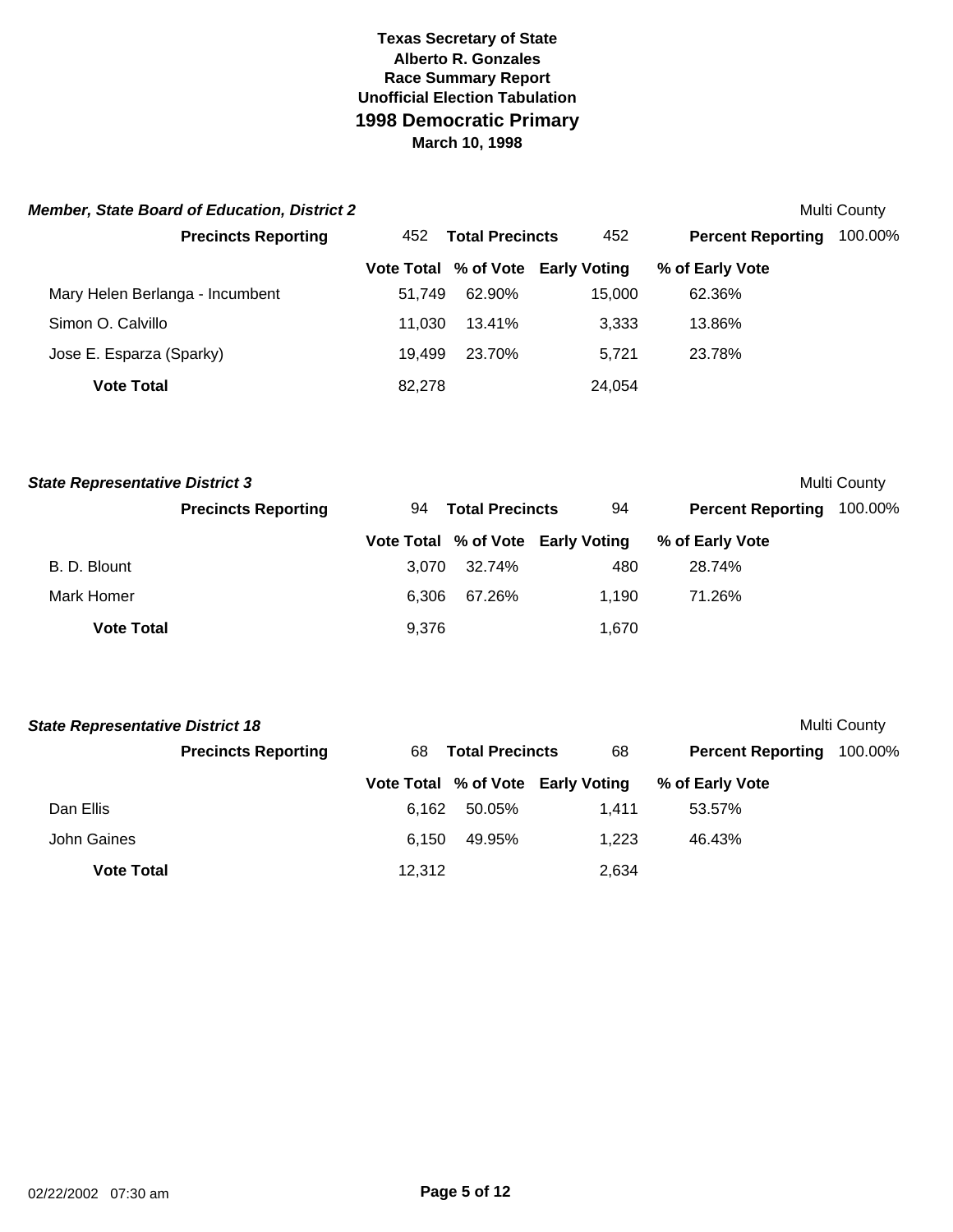| <b>State Representative District 20</b> |        |                        |                                   |                          | Multi County |
|-----------------------------------------|--------|------------------------|-----------------------------------|--------------------------|--------------|
| <b>Precincts Reporting</b>              | 62     | <b>Total Precincts</b> | 62                                | <b>Percent Reporting</b> | 100.00%      |
|                                         |        |                        | Vote Total % of Vote Early Voting | % of Early Vote          |              |
| Scot Doyen                              | 4.429  | 28.38%                 | 979                               | 28.31%                   |              |
| Zeb D. Zbranek - Incumbent              | 11.176 | 71.62%                 | 2.479                             | 71.69%                   |              |
| <b>Vote Total</b>                       | 15,605 |                        | 3,458                             |                          |              |

| <b>State Representative District 30</b> |                            |       |                        |                                   |                          | <b>Multi County</b> |
|-----------------------------------------|----------------------------|-------|------------------------|-----------------------------------|--------------------------|---------------------|
|                                         | <b>Precincts Reporting</b> | 84.   | <b>Total Precincts</b> | 84                                | <b>Percent Reporting</b> | 100.00%             |
|                                         |                            |       |                        | Vote Total % of Vote Early Voting | % of Early Vote          |                     |
| Vernon Reaser                           |                            | 3.895 | 52.27%                 | 665                               | 43.95%                   |                     |
| Jim Wyatt                               |                            | 3.557 | 47.73%                 | 848                               | 56.05%                   |                     |
| <b>Vote Total</b>                       |                            | 7,452 |                        | 1,513                             |                          |                     |

| <b>State Representative District 37</b> |       |                        |                                   |                          | Single County |
|-----------------------------------------|-------|------------------------|-----------------------------------|--------------------------|---------------|
| <b>Precincts Reporting</b>              | 23    | <b>Total Precincts</b> | 23                                | <b>Percent Reporting</b> | 100.00%       |
|                                         |       |                        | Vote Total % of Vote Early Voting | % of Early Vote          |               |
| Rene O. Oliveira - Incumbent            | 5.294 | 56.19%                 | 1.772                             | 52.18%                   |               |
| Mike Rodriguez                          | 4.128 | 43.81%                 | 1.624                             | 47.82%                   |               |
| <b>Vote Total</b>                       | 9,422 |                        | 3,396                             |                          |               |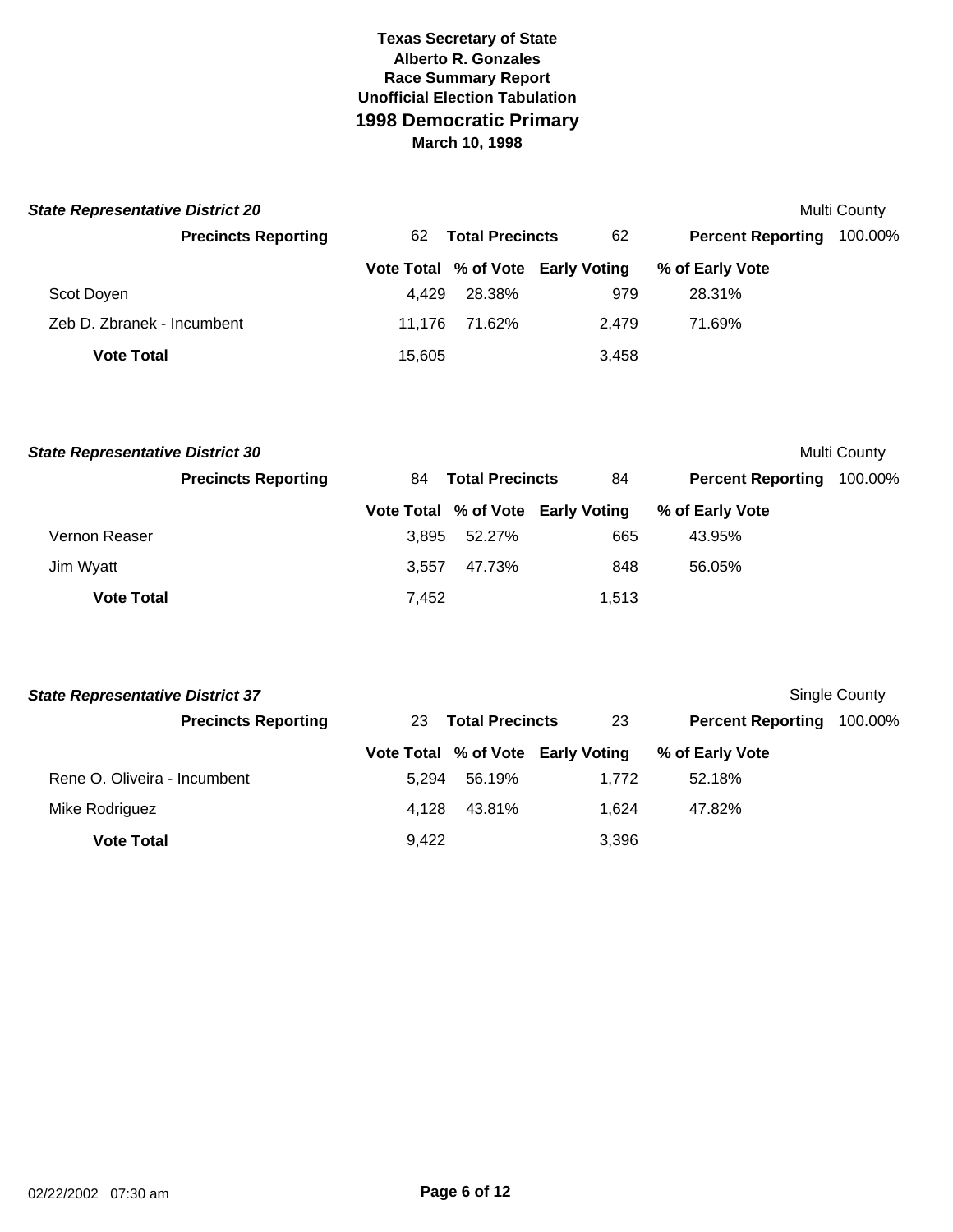#### **State Representative District 44** Multi County

| <b>Precincts Reporting</b> | 89     | <b>Total Precincts</b> | 89                                | <b>Percent Reporting</b> | 100.00% |
|----------------------------|--------|------------------------|-----------------------------------|--------------------------|---------|
|                            |        |                        | Vote Total % of Vote Early Voting | % of Early Vote          |         |
| Juan Antonio 'Tony' Garcia | 5.040  | 37.38%                 | 1.374                             | 30.68%                   |         |
| Alberto T. Martinez        | 3.977  | 29.50%                 | 1.187                             | 26.51%                   |         |
| Ignacio Salinas            | 4.465  | 33.12%                 | 1.917                             | 42.81%                   |         |
| <b>Vote Total</b>          | 13,482 |                        | 4,478                             |                          |         |

| <b>State Representative District 54</b> |       |                        |                                   |                          | Multi County |
|-----------------------------------------|-------|------------------------|-----------------------------------|--------------------------|--------------|
| <b>Precincts Reporting</b>              | 58    | <b>Total Precincts</b> | 58                                | <b>Percent Reporting</b> | 100.00%      |
|                                         |       |                        | Vote Total % of Vote Early Voting | % of Early Vote          |              |
| Don Armstrong                           | 1.533 | 31.93%                 | 436                               | 37.91%                   |              |
| James McCutcheon                        | 1.387 | 28.89%                 | 326                               | 28.35%                   |              |
| Raul G. Villaronga                      | 1.881 | 39.18%                 | 388                               | 33.74%                   |              |
| <b>Vote Total</b>                       | 4,801 |                        | 1,150                             |                          |              |

| <b>State Representative District 58</b> |       |                        |                                   |                          | Multi County |
|-----------------------------------------|-------|------------------------|-----------------------------------|--------------------------|--------------|
| <b>Precincts Reporting</b>              | 60    | <b>Total Precincts</b> | 60                                | <b>Percent Reporting</b> | 100.00%      |
|                                         |       |                        | Vote Total % of Vote Early Voting | % of Early Vote          |              |
| Gayle Appleby Ledbetter                 | 2.295 | 54.69%                 | 419                               | 59.94%                   |              |
| W. Leon Smith                           | 1.901 | 45.31%                 | 280                               | 40.06%                   |              |
| <b>Vote Total</b>                       | 4.196 |                        | 699                               |                          |              |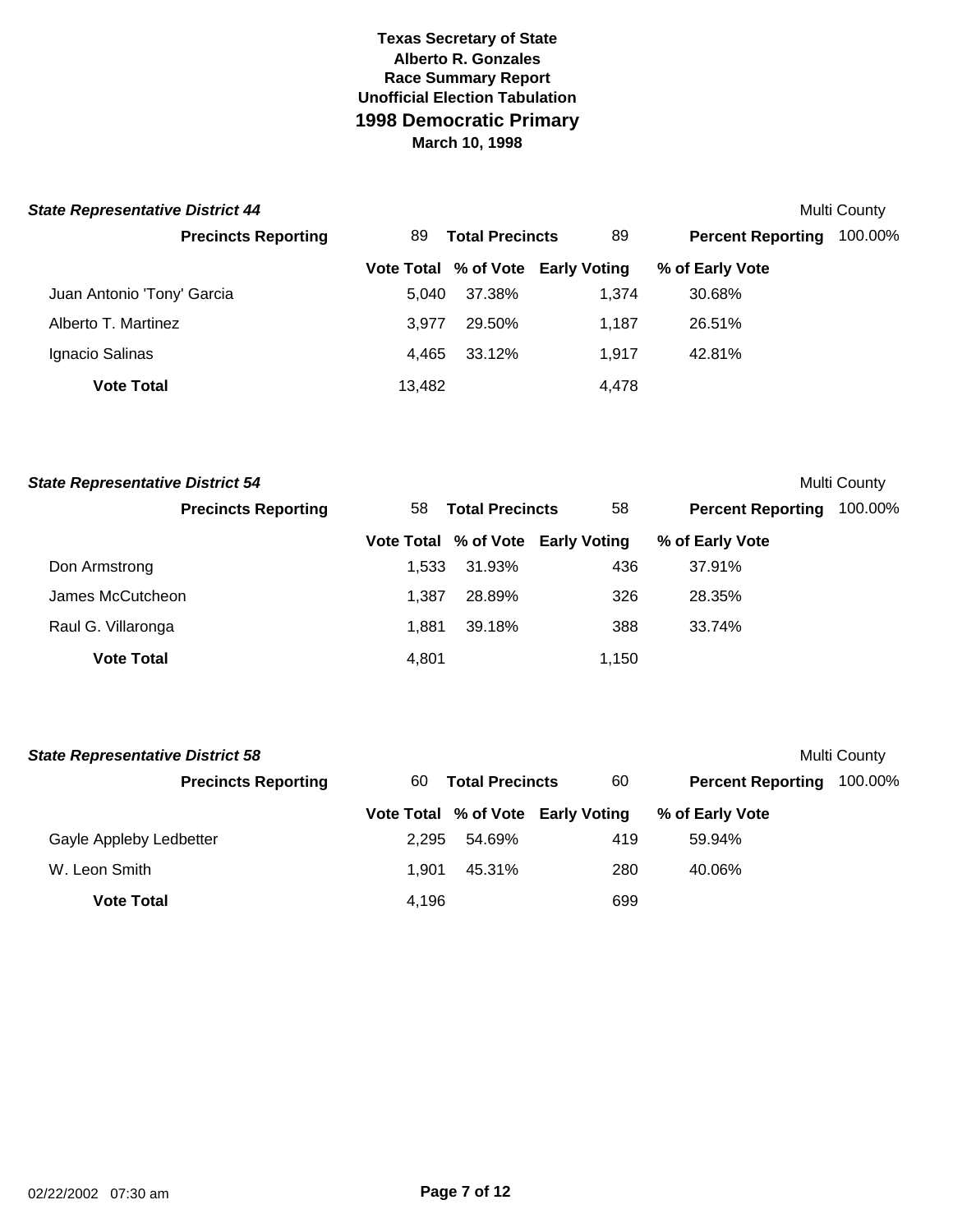| <b>State Representative District 59</b> |                            |       |                        |                                   |                          | Multi County |
|-----------------------------------------|----------------------------|-------|------------------------|-----------------------------------|--------------------------|--------------|
|                                         | <b>Precincts Reporting</b> | 75.   | <b>Total Precincts</b> | 75                                | <b>Percent Reporting</b> | 100.00%      |
|                                         |                            |       |                        | Vote Total % of Vote Early Voting | % of Early Vote          |              |
| David Lengefeld                         |                            | 4.166 | 69.86%                 | 1.032                             | 70.83%                   |              |
| <b>Bob Melton</b>                       |                            | 1.797 | 30.14%                 | 425                               | 29.17%                   |              |
| <b>Vote Total</b>                       |                            | 5,963 |                        | 1.457                             |                          |              |

| <b>State Representative District 75</b> |       |                        |                                   |                          | Single County |
|-----------------------------------------|-------|------------------------|-----------------------------------|--------------------------|---------------|
| <b>Precincts Reporting</b>              | 26    | <b>Total Precincts</b> | 26                                | <b>Percent Reporting</b> | 100.00%       |
|                                         |       |                        | Vote Total % of Vote Early Voting | % of Early Vote          |               |
| Woodrow W. Bean III                     | 1.905 | 28.31%                 | 478                               | 21.90%                   |               |
| Manny Najera                            | 2.103 | 31.26%                 | 696                               | 31.88%                   |               |
| Gilberto Serna - Incumbent              | 2.720 | 40.43%                 | 1.009                             | 46.22%                   |               |
| <b>Vote Total</b>                       | 6,728 |                        | 2,183                             |                          |               |

| <b>State Representative District 77</b> |       |                        |                                   |                          | Single County |
|-----------------------------------------|-------|------------------------|-----------------------------------|--------------------------|---------------|
| <b>Precincts Reporting</b>              | 28    | <b>Total Precincts</b> | 28                                | <b>Percent Reporting</b> | 100.00%       |
|                                         |       |                        | Vote Total % of Vote Early Voting | % of Early Vote          |               |
| Ray Mancera                             | 3.203 | 45.73%                 | 1.053                             | 48.44%                   |               |
| Paul C. Moreno - Incumbent              | 3.801 | 54.27%                 | 1.121                             | 51.56%                   |               |
| <b>Vote Total</b>                       | 7,004 |                        | 2,174                             |                          |               |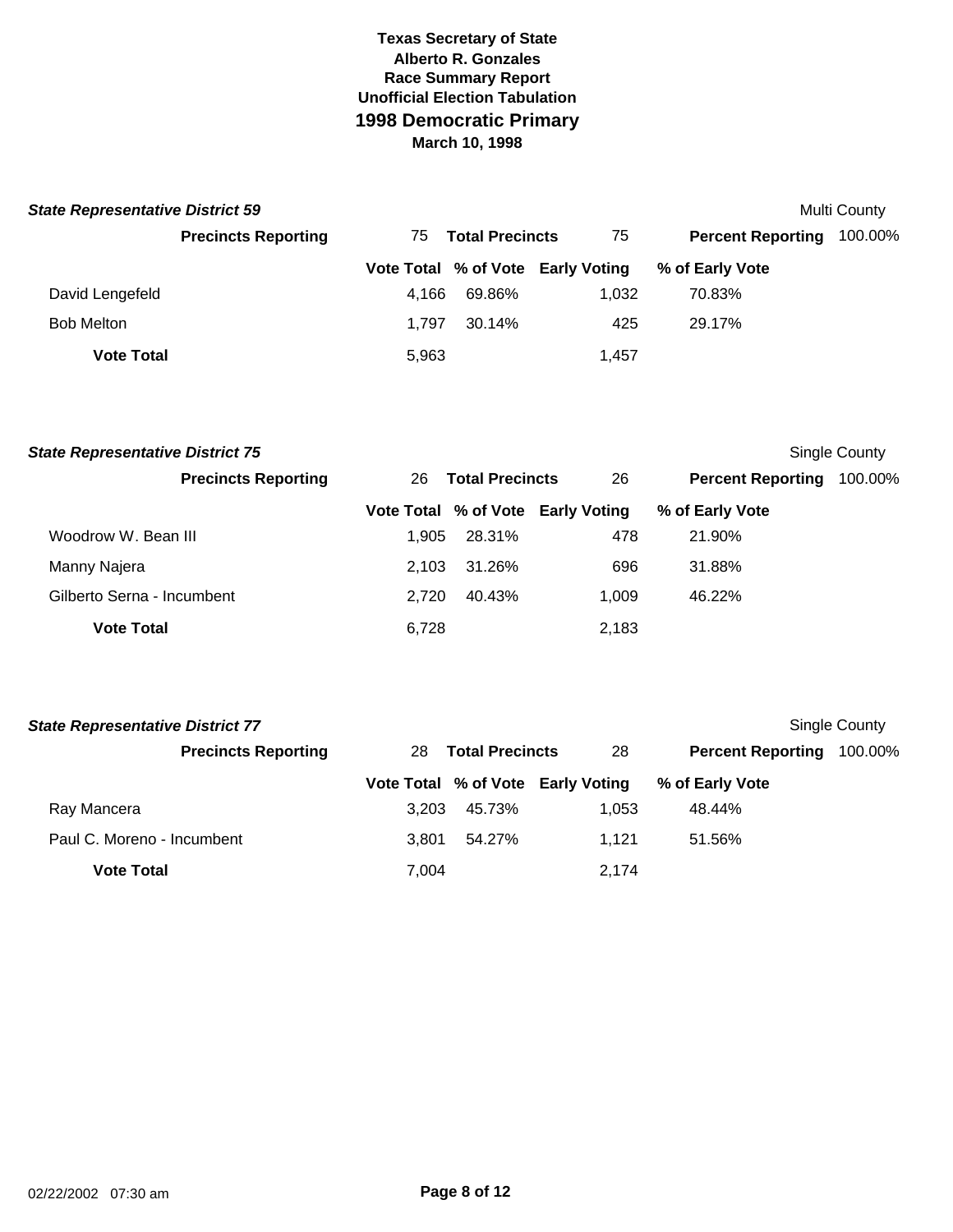| <b>State Representative District 100</b> |       |                        |                                   |                          | Single County |
|------------------------------------------|-------|------------------------|-----------------------------------|--------------------------|---------------|
| <b>Precincts Reporting</b>               | 70.   | <b>Total Precincts</b> | 70                                | <b>Percent Reporting</b> | 100.00%       |
|                                          |       |                        | Vote Total % of Vote Early Voting | % of Early Vote          |               |
| Joe Granado                              | 360   | 17.19%                 | 103                               | 12.81%                   |               |
| Terri Hodge - Incumbent                  | 1.734 | 82.81%                 | 701                               | 87.19%                   |               |
| <b>Vote Total</b>                        | 2,094 |                        | 804                               |                          |               |

| <b>State Representative District 104</b> |                            |       |                        |                                   |                          | Single County |
|------------------------------------------|----------------------------|-------|------------------------|-----------------------------------|--------------------------|---------------|
|                                          | <b>Precincts Reporting</b> | 46.   | <b>Total Precincts</b> | 46                                | <b>Percent Reporting</b> | 100.00%       |
|                                          |                            |       |                        | Vote Total % of Vote Early Voting | % of Early Vote          |               |
| Domingo Garcia - Incumbent               |                            | 1.368 | 60.00%                 | 409                               | 51.97%                   |               |
| Maria E Gomez                            |                            | 912   | 40.00%                 | 378                               | 48.03%                   |               |
| <b>Vote Total</b>                        |                            | 2,280 |                        | 787                               |                          |               |

| <b>State Representative District 106</b><br>Single County |                            |     |                        |                                   |                          |         |  |  |
|-----------------------------------------------------------|----------------------------|-----|------------------------|-----------------------------------|--------------------------|---------|--|--|
|                                                           | <b>Precincts Reporting</b> | 40. | <b>Total Precincts</b> | 40                                | <b>Percent Reporting</b> | 100.00% |  |  |
|                                                           |                            |     |                        | Vote Total % of Vote Early Voting | % of Early Vote          |         |  |  |
| David Gutierrez                                           |                            | 367 | 44.54%                 | 78                                | 41.94%                   |         |  |  |
| John J. Lopez                                             |                            | 457 | 55.46%                 | 108                               | 58.06%                   |         |  |  |
| <b>Vote Total</b>                                         |                            | 824 |                        | 186                               |                          |         |  |  |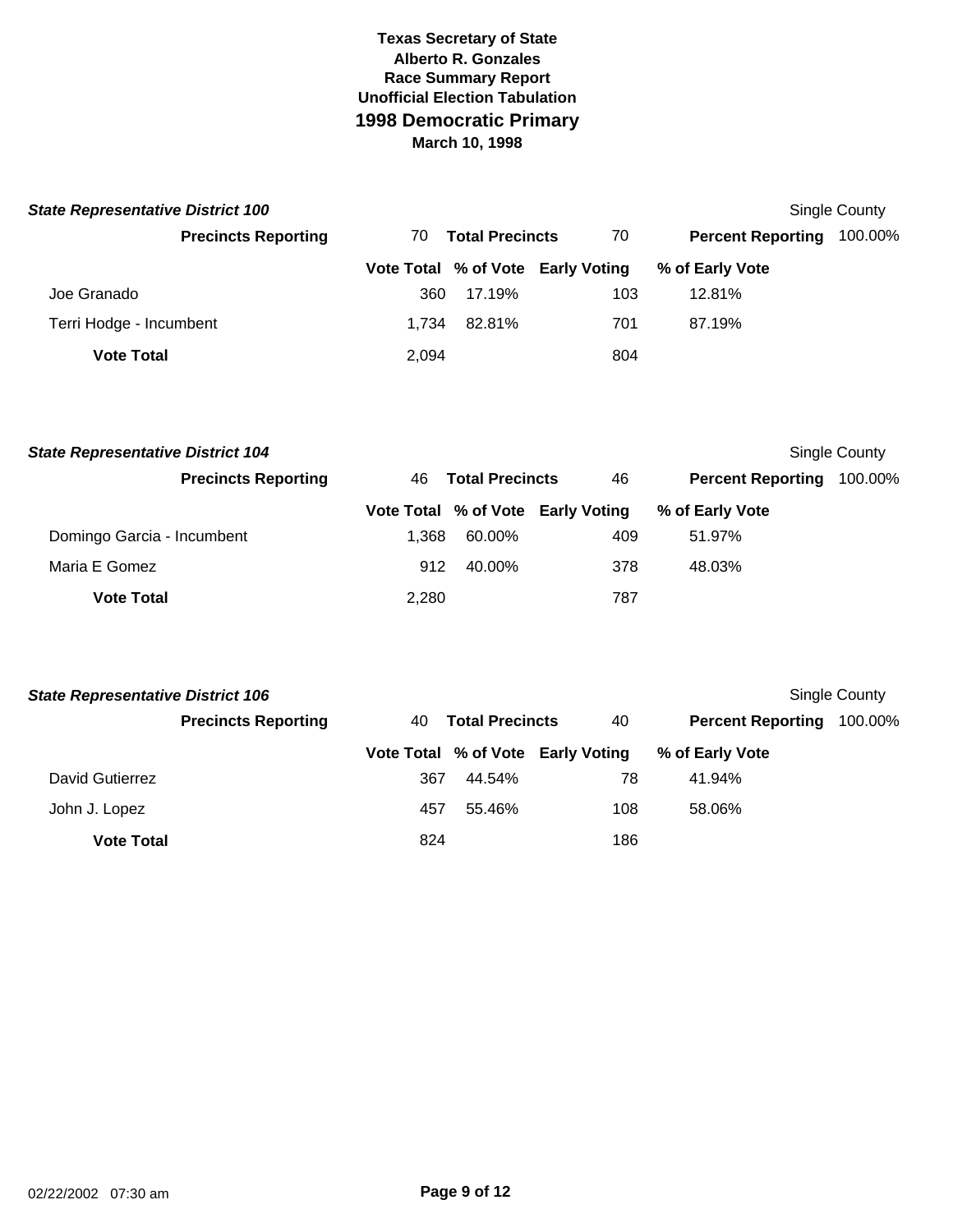| <b>State Representative District 118</b> |       |                        |                                   |                          | Single County |
|------------------------------------------|-------|------------------------|-----------------------------------|--------------------------|---------------|
| <b>Precincts Reporting</b>               | 42    | <b>Total Precincts</b> | 42                                | <b>Percent Reporting</b> | 100.00%       |
|                                          |       |                        | Vote Total % of Vote Early Voting | % of Early Vote          |               |
| Sylvia Ruiz-Mendelsohn                   | 1.398 | 34.74%                 | 375                               | 40.15%                   |               |
| Carlos 'Charlie' Uresti - Incumbent      | 2.626 | 65.26%                 | 559                               | 59.85%                   |               |
| <b>Vote Total</b>                        | 4,024 |                        | 934                               |                          |               |

| <b>State Representative District 124</b> |       |                        |                                   |                          | Single County |
|------------------------------------------|-------|------------------------|-----------------------------------|--------------------------|---------------|
| <b>Precincts Reporting</b>               | 47    | <b>Total Precincts</b> |                                   | <b>Percent Reporting</b> | 100.00%       |
|                                          |       |                        | Vote Total % of Vote Early Voting | % of Early Vote          |               |
| Robert Ashton Herrera                    | 589   | 13.59%                 | 186                               | 13.79%                   |               |
| Rolando R. Rocha                         | 1.246 | 28.76%                 | 415                               | 30.76%                   |               |
| Juan F. Solis III                        | 2.498 | 57.65%                 | 748                               | 55.45%                   |               |
| <b>Vote Total</b>                        | 4,333 |                        | 1.349                             |                          |               |

| <b>State Representative District 131</b> |       |                        |                                   |                          | Single County |
|------------------------------------------|-------|------------------------|-----------------------------------|--------------------------|---------------|
| <b>Precincts Reporting</b>               | 29    | <b>Total Precincts</b> | 29                                | <b>Percent Reporting</b> | 100.00%       |
|                                          |       |                        | Vote Total % of Vote Early Voting | % of Early Vote          |               |
| Alma A. Allen                            | 991   | 32.75%                 | 172                               | 34.33%                   |               |
| Ron Wilson - Incumbent                   | 2.035 | 67.25%                 | 329                               | 65.67%                   |               |
| <b>Vote Total</b>                        | 3,026 |                        | 501                               |                          |               |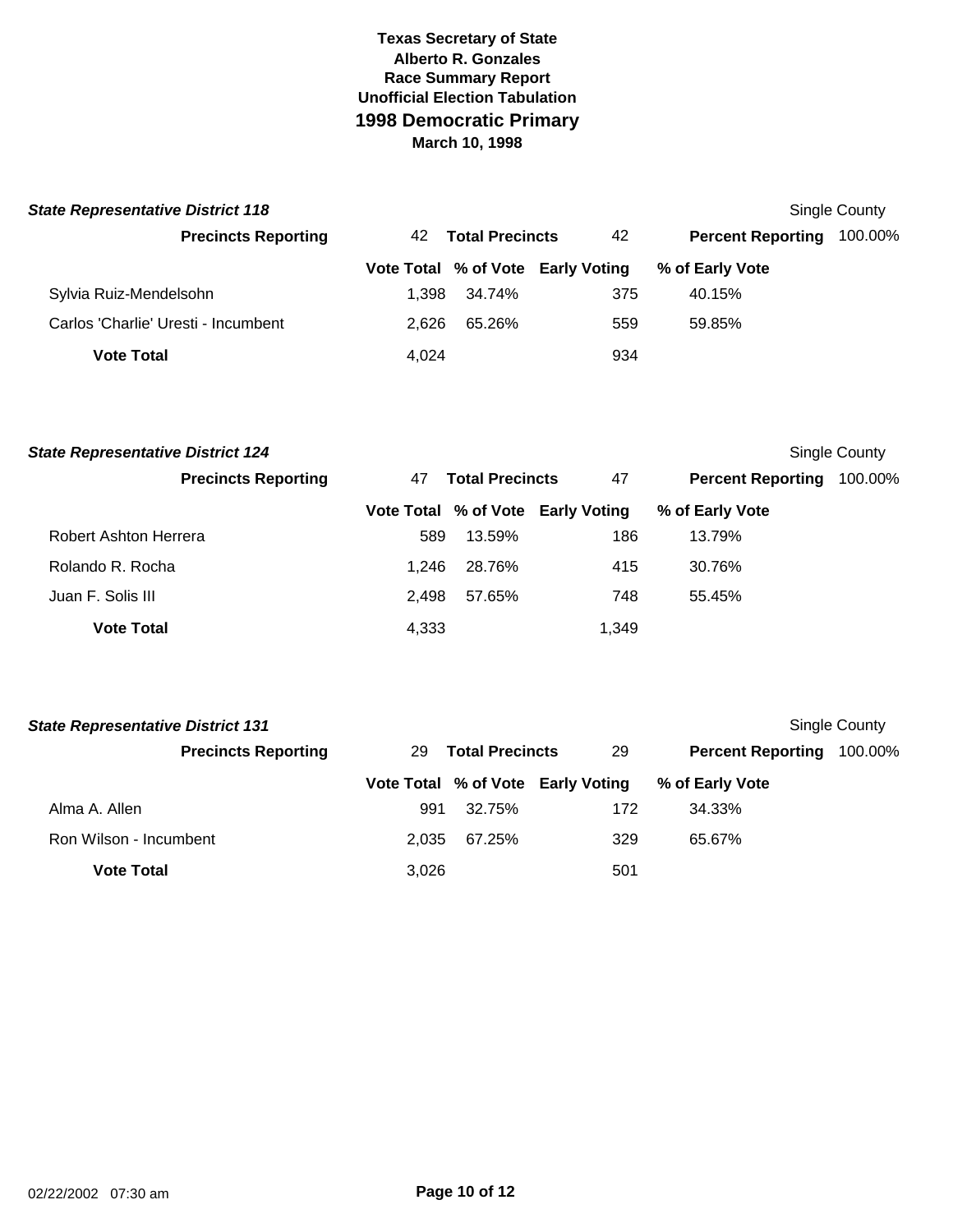| <b>State Representative District 141</b> |       |                        |                                   |                          | Single County |
|------------------------------------------|-------|------------------------|-----------------------------------|--------------------------|---------------|
| <b>Precincts Reporting</b>               | 43.   | <b>Total Precincts</b> | 43                                | <b>Percent Reporting</b> | 100.00%       |
|                                          |       |                        | Vote Total % of Vote Early Voting | % of Early Vote          |               |
| Leroy Chevalier                          | 629   | 21.36%                 | 46                                | 17.10%                   |               |
| Senfronia Thompson - Incumbent           | 2.316 | 78.64%                 | 223                               | 82.90%                   |               |
| <b>Vote Total</b>                        | 2,945 |                        | 269                               |                          |               |

|    |        |                                    |                                                             | <b>Single County</b>     |
|----|--------|------------------------------------|-------------------------------------------------------------|--------------------------|
| 29 |        | 29                                 |                                                             | 100.00%                  |
|    |        |                                    | % of Early Vote                                             |                          |
|    | 3.37%  | 17                                 | 4.19%                                                       |                          |
|    | 7.56%  | 50                                 | 12.32%                                                      |                          |
|    | 17.32% | 56                                 | 13.79%                                                      |                          |
|    | 70.69% | 274                                | 67.49%                                                      |                          |
| 30 | 1.06%  | 9                                  | 2.22%                                                       |                          |
|    |        | 406                                |                                                             |                          |
|    |        | 95<br>213<br>488<br>1,992<br>2,818 | <b>Total Precincts</b><br>Vote Total % of Vote Early Voting | <b>Percent Reporting</b> |

| <b>Justice, 3rd Court of Appeals District</b> |                            |        |                        |                                   |                          | Multi County |
|-----------------------------------------------|----------------------------|--------|------------------------|-----------------------------------|--------------------------|--------------|
|                                               | <b>Precincts Reporting</b> | 715    | <b>Total Precincts</b> | 715                               | <b>Percent Reporting</b> | 100.00%      |
|                                               |                            |        |                        | Vote Total % of Vote Early Voting | % of Early Vote          |              |
| Jan Patterson                                 |                            | 41.570 | 74.53%                 | 10.146                            | 77.47%                   |              |
| <b>Bob Roller</b>                             |                            | 14.203 | 25.47%                 | 2.951                             | 22.53%                   |              |
| <b>Vote Total</b>                             |                            | 55.773 |                        | 13,097                            |                          |              |